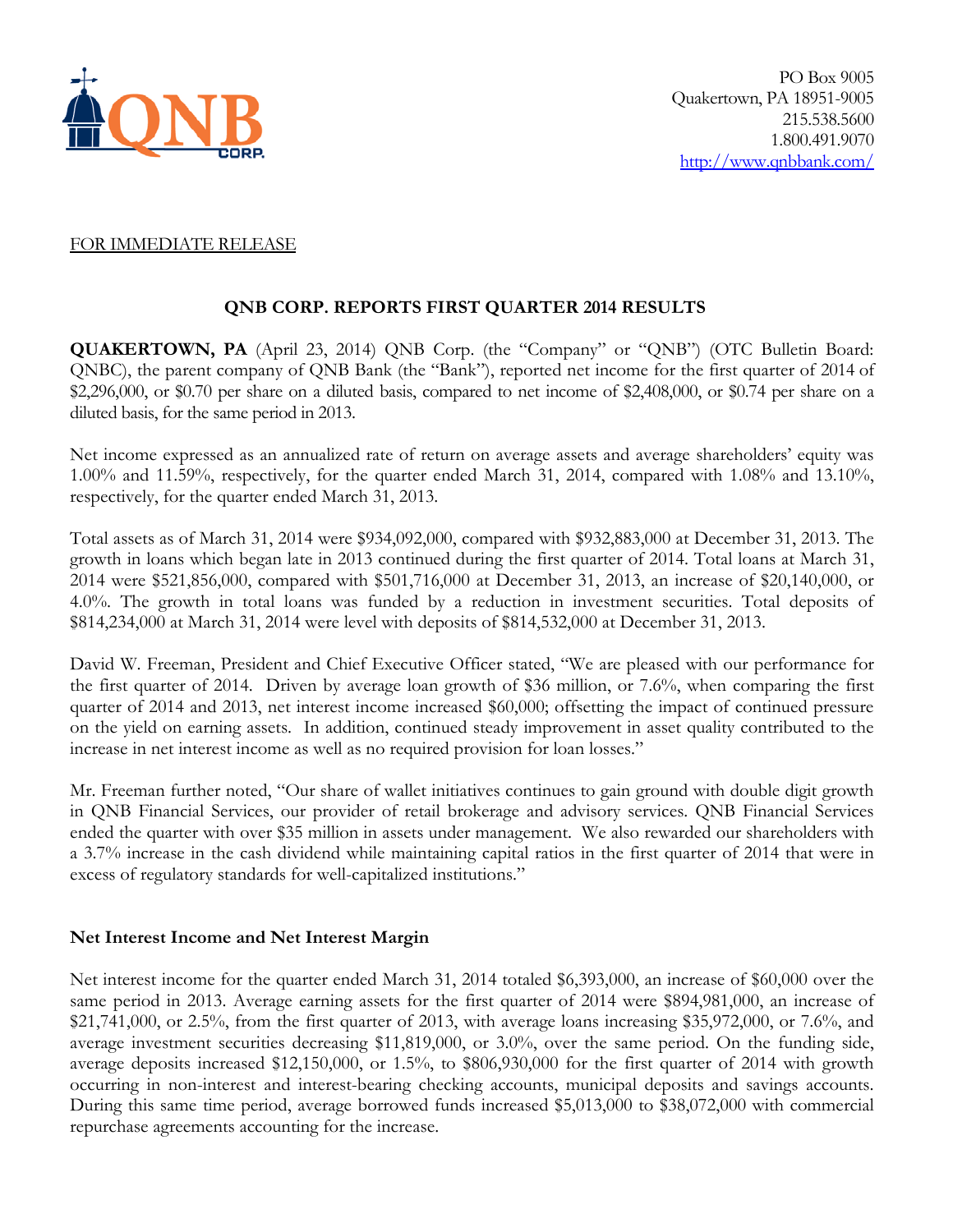#### Page 2 of 6

The prolonged low interest rate environment has continued to exert pressure on asset yields and the net interest margin as longer term assets reprice to lower interest rate levels while funding costs are near their implied floors. However, a change in the mix of earning assets with loans representing a larger proportion of earning assets has positively impacted the average yield on earning assets and the net interest margin. The net interest margin for the first quarter of 2014 was 3.12% compared to 3.17% for the first quarter of 2013 and 3.04% for the fourth quarter of 2013. The average rate earned on earning assets declined 17 basis points from 3.80% for the first quarter of 2013 to 3.63% for the first quarter of 2014. When comparing the change in the yield on earning assets between the two first quarter periods, loan and investment security yields declined from 4.91% and 2.51%, respectively, for the first quarter of 2013 to 4.53% and 2.44%, respectively, for the first quarter of 2014, a decline of 38 basis points and 7 basis points, respectively. In comparison, the cost of interest-bearing liabilities declined 13 basis points from 0.72% to 0.59% over the same time periods.

#### **Asset Quality, Provision for Loan Loss and Allowance for Loan Loss**

QNB closely monitors the quality of its loan portfolio and considers many factors when performing a quarterly analysis of the appropriateness of the allowance for loan losses and calculating the required provision for loan losses. This analysis considers a number of relevant factors including: specific impairment reserves, historical loan loss experience, general economic conditions, levels of and trends in delinquent and non-performing loans, levels of classified loans, trends in the growth rate of loans and concentrations of credit.

Based on the analysis, QNB recorded no provision for loan losses in the first quarters of 2014 and 2013 and \$150,000 in the fourth quarter of 2013. QNB's allowance for loan losses of \$8,819,000 represents 1.69% of total loans at March 31, 2014 compared to an allowance for loan losses of \$8,925,000, or 1.78% of total loans at December 31, 2013 and \$9,351,000, or 1.96% of total loans at March 31, 2013. Net loan charge-offs were \$106,000, or 0.08% annualized of total average loans, for the first quarter of 2014, compared with \$421,000, or 0.36% annualized of total average loans, for the first quarter of 2013 and \$220,000, or 0.17% annualized of total average loans, for the fourth quarter of 2013.

Asset quality has continued the trend of steady improvement over the past year with total non-performing assets of \$19,823,000 at March 31, 2014 compared with \$20,308,000 as of December 31, 2013 and \$25,265,000 as of March 31, 2013. Included in this classification are non-performing loans, other real estate owned (OREO) and repossessed assets, and non-performing pooled trust preferred securities. Total non-performing loans, which represent loans on non-accrual status, loans past due 90 days or more and still accruing interest, and restructured loans were \$14,760,000, or 2.83% of total loans, at March 31, 2014 compared with \$15,414,000, or 3.07% of total loans, at December 31, 2013 and \$22,113,000, or 4.63% of total loans, at March 31, 2013. Most of the reduction in non-accrual loans when comparing the balances as of March 31, 2014 and 2013 can be attributed to the improved financial performance of several borrowers which enabled these loans to be placed back on accrual status. The decrease in restructured loans when comparing the same timeframes is due to a loan that was transferred to OREO, which is currently under an agreement of sale. In cases where there is a collateral shortfall on non-accrual loans, specific impairment reserves have been established based on updated collateral values even if the borrower continues to pay in accordance with the terms of the agreement. Of the total amount of non-accrual loans at March 31, 2014, there were \$8,831,000, or 68.9%, that were current or past due less than 30 days at the end of the quarter. In addition to the marked improvement in total non-performing loans, loans classified as substandard or doubtful, which includes non-performing loans, continue to improve. At March 31, 2014 substandard or doubtful loans totaled \$37,271,000, a reduction of \$6,495,000, or 14.8%, from the \$43,766,000 reported as of March 31, 2013.

QNB had OREO and other repossessed assets of \$2,825,000 as of March 31, 2014 and December 31, 2013 and \$1,153,000 at March 31, 2013. As noted above one property with a fair value of \$2,325,000 is under an agreement of sale and is anticipated to close during the third quarter of 2014. Non-performing pooled trust preferred securities are carried at fair value which was \$2,238,000, \$2,069,000, and \$1,999,000 at March 31,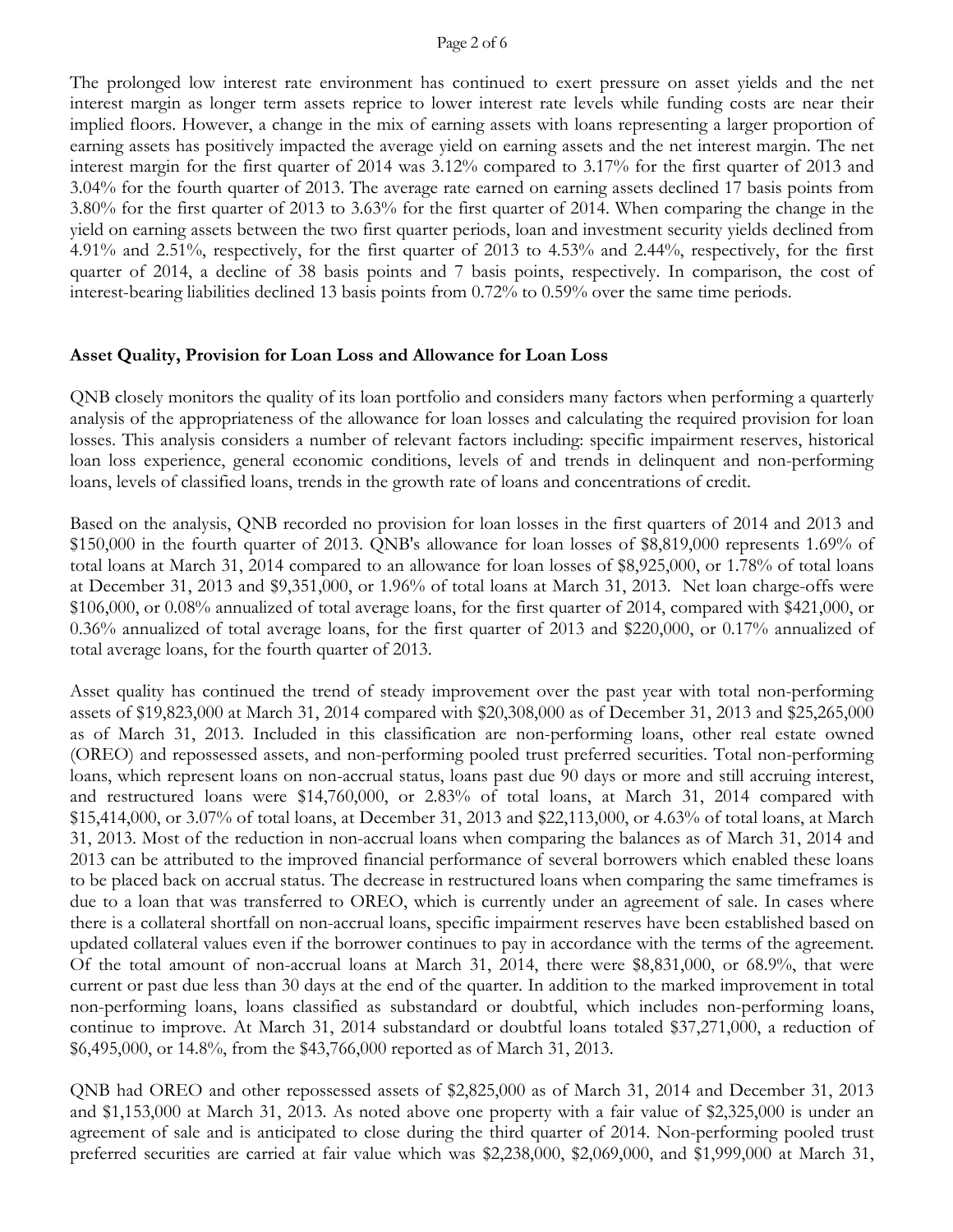2014, December 31, 2013 and March 31, 2013, respectively. The increase in the balance of non-performing pooled trust preferred securities compared to year end reflects an improvement in the fair value of these securities and not the purchase of additional securities.

#### **Non-Interest Income**

Total non-interest income was \$1,812,000 for the first quarter of 2014, an increase of \$64,000, or 3.7%, compared with the same period in 2013. Net gains on the sale of investment securities contributed \$199,000 to the total increase in non-interest income. QNB recorded \$622,000 of net gains on the sale of investment securities during the first quarter of 2014 compared to net gains of \$423,000 in the first quarter of 2013. Included in the first quarter 2014 securities gains were \$590,000 recorded on the sale of equity securities and \$32,000 on sales of bonds. Similar to the first quarter of 2013, QNB elected to sell some equity holdings in the first quarter of 2014 and recognize gains that had accumulated as a result of the strong performance of the U.S. equity markets over the past two years. In comparison, QNB recorded gains of \$262,000 on the sale of equity securities and \$161,000 on sale of bonds during the first quarter of 2013.

The increase in gains recorded from the sale of investment securities were offset by a significant reduction in gains recognized on the sale of residential mortgages. An increase in mid-term and long-term treasury rates beginning in mid-2013 were a key contributor to the slowdown in residential mortgage loan activity and in particular mortgage refinancing activity. During the first quarter of 2014, net gains on the sale of residential mortgages declined \$218,000 to \$7,000, when compared to the same quarter in 2013. The first quarter of 2013 benefited from much lower mortgage rates which contributed to significantly higher levels of refinancing activity as well as the amount of gains recorded on the sale of these mortgages.

As noted earlier growth in QNB Financial Services resulted in an additional \$72,000 in retail brokerage and advisory income when comparing the two quarters. In addition, fees for services to customers, primarily net overdraft charges were \$33,000 more than the \$366,000 reported for the same 2013 quarter.

#### **Non-Interest Expense**

Total non-interest expense was \$5,212,000 for the first quarter of 2014, an increase of \$272,000, or 5.5%, as compared to \$4,940,000 for the first quarter of 2013. Salaries and benefits expense increased \$236,000, or 9.2%, with higher salary expense comprising \$160,000 of the increase. The increase is mainly attributable to merit raises coupled with four additional full-time equivalent employees. In addition to salary expense, benefit costs increased \$76,000 when comparing the first quarter of 2014 to the first quarter of 2013. This was a result of higher medical premiums, retirement plan expense and tuition reimbursement. Also, when comparing the two quarters other non-interest expense increased by \$31,000, primarily due to higher costs related to check card charge-offs and consultant expense offset partially by lower Directors fees and Pennsylvania bank shares tax expense.

#### **About the Company**

QNB Corp. is the holding company for QNB Bank, which is headquartered in Quakertown, Pennsylvania. QNB Bank currently operates eleven branches in Bucks, Montgomery and Lehigh Counties and offers commercial and retail banking services in the communities it serves. In addition, the Company provides securities and advisory services under the name of QNB Financial Services through Investment Professionals, Inc., a registered Broker/Dealer and Registered Investment Advisor, and title insurance as a member of Laurel Abstract Company LLC. More information about QNB Corp. and QNB Bank is available at www.qnbbank.com.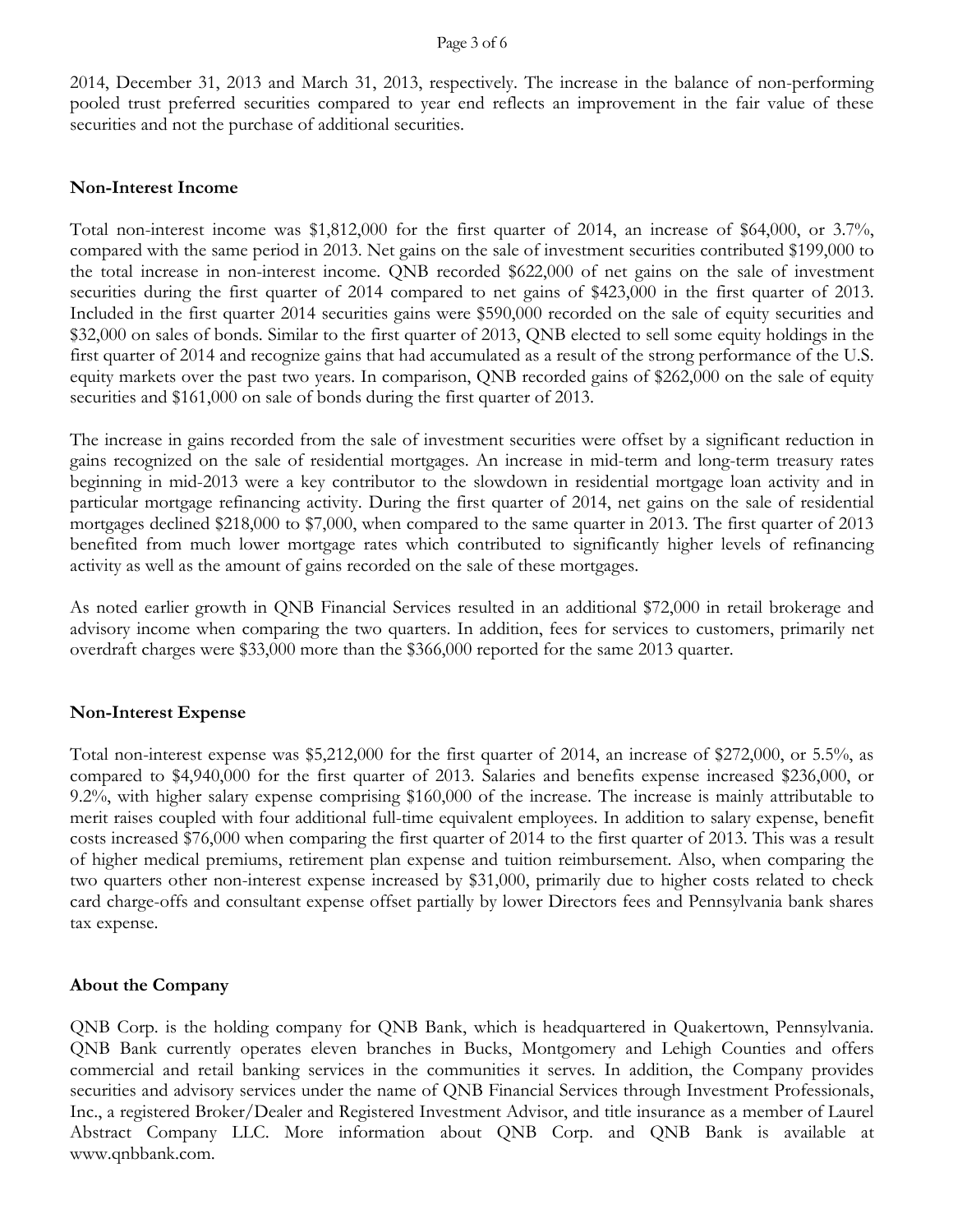#### **Forward Looking Statement**

This press release may contain forward-looking statements as defined in the Private Securities Litigation Act of 1995. Actual results and trends could differ materially from those set forth in such statements due to various factors. Such factors include the possibility that increased demand or prices for the Company's financial services and products may not occur, changing economic and competitive conditions, technological developments, and other risks and uncertainties, including those detailed in the Company's filings with the Securities and Exchange Commission, including "Item lA. Risk Factors," set forth in the Company's Annual Report on Form 10-K for the fiscal year ended December 31, 2013. You should not place undue reliance on any forward-looking statements. These statements speak only as of the date of this press release, even if subsequently made available by the Company on its website or otherwise. The Company undertakes no obligation to update or revise these statements to reflect events or circumstances occurring after the date of this press release.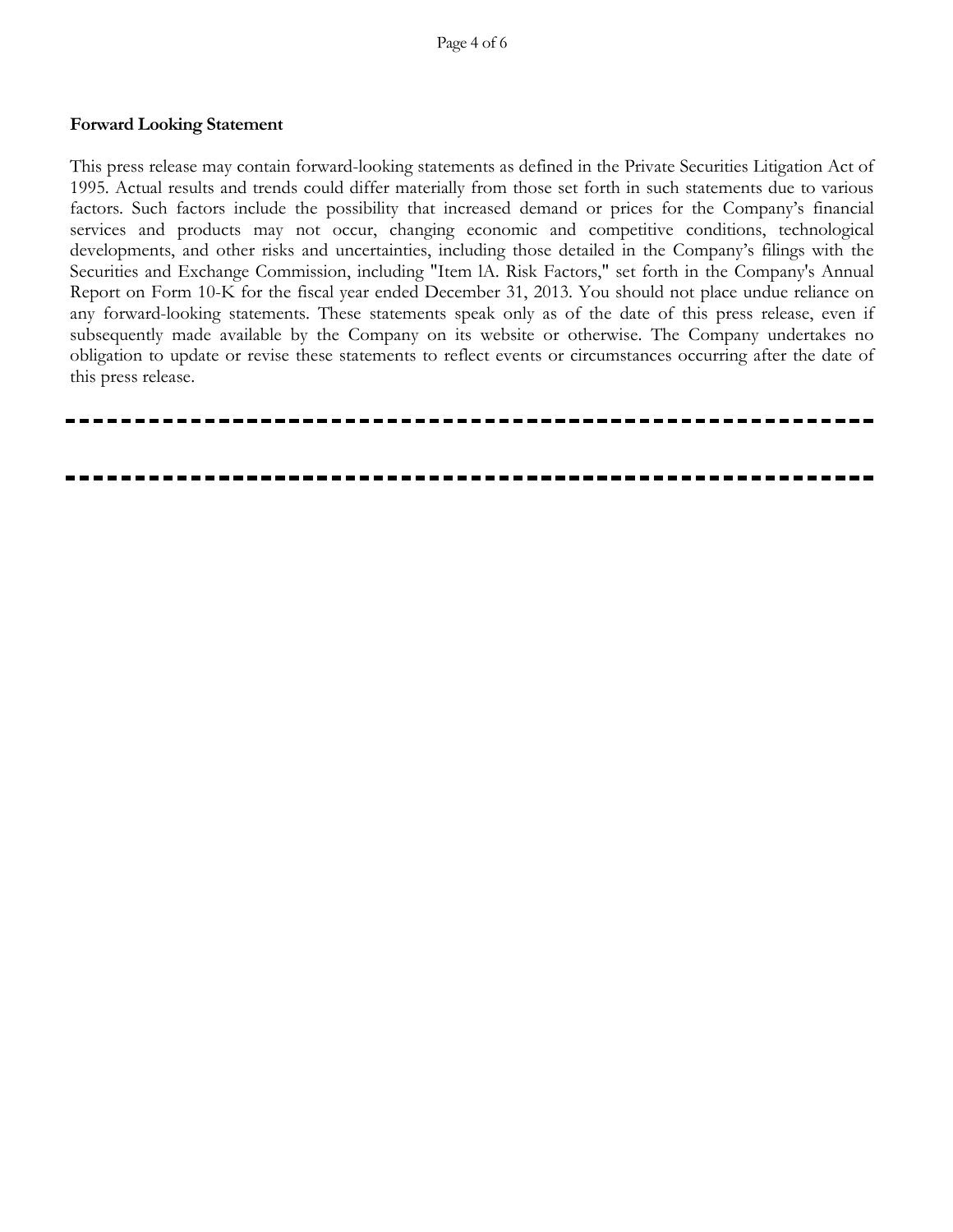# Page 5 of 6

# **QNB Corp. Consolidated Selected Financial Data (unaudited)**

## **(Dollars in thousands)**

| <b>Balance Sheet (Period End)</b>                         | 3/31/14      | 12/31/13      | 9/30/13      | 6/30/13     | 3/31/13      |
|-----------------------------------------------------------|--------------|---------------|--------------|-------------|--------------|
| Assets                                                    | \$934,092    | 932,883<br>\$ | \$939,115    | \$910,829   | \$918,780    |
| Investment securities (Trading, AFS & HTM)                | 364,083      | 388,816       | 407,394      | 380,510     | 398,447      |
| Loans receivable                                          | 521,856      | 501,716       | 487,537      | 489,215     | 477,402      |
| Allowance for loan losses                                 | (8, 819)     | (8,925)       | (8,995)      | (9, 431)    | (9,351)      |
| Net loans                                                 | 513,037      | 492,791       | 478,542      | 479,784     | 468,051      |
| Deposits                                                  | 814,234      | 814,532       | 827,952      | 795,913     | 799,814      |
| Demand, non-interest bearing                              | 80,029       | 75,987        | 75,123       | 74,682      | 72,140       |
| Interest-bearing demand, money market and savings         | 495,134      | 499,000       | 508,770      | 468,058     | 461,772      |
| Time                                                      | 239,071      | 239,545       | 244,059      | 253,173     | 265,902      |
| Short-term borrowings                                     | 32,935       | 35,156        | 28,058       | 32,851      | 28,873       |
| Long-term debt                                            | 5,000        | 5,000         | 5,000        | 5,282       | 5,285        |
| Shareholders' equity                                      | 79,010       | 75,625        | 75,743       | 74,236      | 78,450       |
| <b>Asset Quality Data (Period End)</b>                    |              |               |              |             |              |
| Non-accrual loans                                         | \$<br>12,824 | \$<br>13,453  | 15,329<br>S  | 17,301<br>S | 17,465<br>\$ |
| Loans past due 90 days or more and still accruing         |              | 1             |              | 442         | 302          |
| Restructured loans                                        | 1,936        | 1,960         | 4,246        | 4,294       | 4,346        |
| Non-performing loans                                      | 14,760       | 15,414        | 19,575       | 22,037      | 22,113       |
| Other real estate owned and repossessed assets            | 2,825        | 2,825         | 1,645        | 1,063       | 1,153        |
| Non-accrual pooled trust preferred securities             | 2,238        | 2,069         | 2,169        | 2,091       | 1,999        |
| Non-performing assets                                     | 19,823       | \$<br>20,308  | \$<br>23,389 | 25,191<br>S | 25,265<br>S  |
| Allowance for loan losses                                 | \$<br>8,819  | \$ 8,925      | \$ 8,995     | \$9,431     | \$<br>9,351  |
| Non-performing loans / Loans excluding held-for-sale      | 2.83%        | 3.07%         | 4.01%        | 4.50%       | 4.63%        |
| Non-performing assets / Assets                            | 2.12%        | 2.18%         | 2.49%        | 2.77%       | 2.75%        |
| Allowance for loan losses / Loans excluding held-for-sale | 1.69%        | 1.78%         | 1.85%        | 1.93%       | 1.96%        |